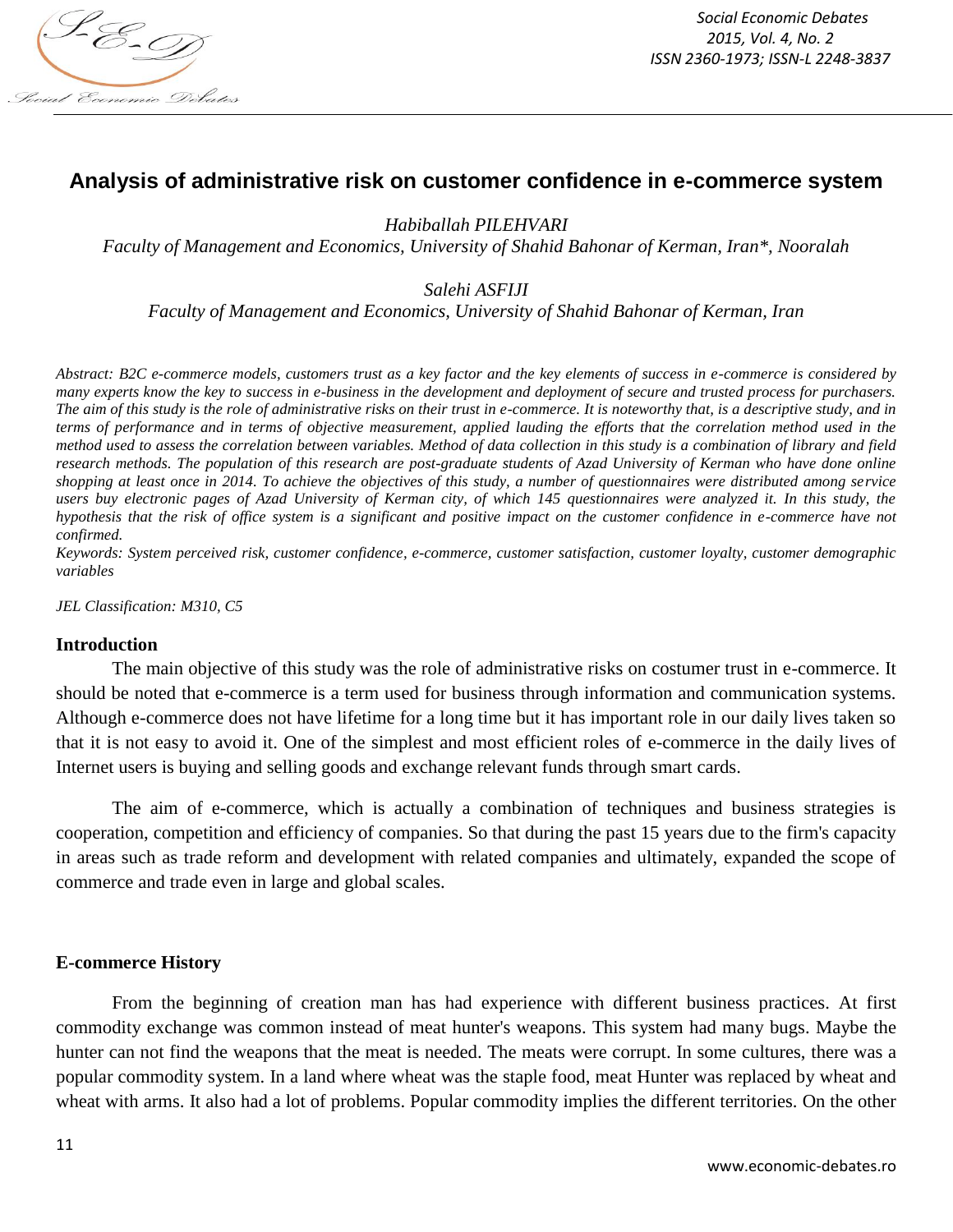

hand, there was a measure of its value and its transportation problem was undoubtedly the invention of money was the first revolution in the field of trade. It was worth it, it was easier to carry, and the Taliban were not corrupt. The benefits of using the money to the extent even a few decades ago of few people had expected another revolution. The relationship between business and technology has long existed and continues. In fact, a technical advance developed a thriving business and it was shipbuilding. In about 2000 BC, Phoenicians used the technique to build ships to cross the sea and reach to distant lands. With this development, the first open borders to trade and trade with other lands began. Now, the Internet, such as the meat is not only geographical distances, but also less time differences and other prepared the stage for the dramatic. Composition and electronic trading began in 1970. For the development and adoption of e-commerce are necessary prerequisites for this technology, including telecommunications infrastructure, legal issues and safety message to be provided.

The main purpose is for business or advanced electronic techniques and how traditional methods, namely the pursuit of money and more profits. Naturally, the role of banks and financial institutions in the transfer of money is vital. When in 1994 the Internet capabilities of your business as well as scientific and research aspects demonstrated, commercial establishments and banks in developed countries were the first institutions that work hard to make the most out of this the flow. The work of the banking is the same today. Then it quickly became clear that the Internet is an excellent platform for a variety of economic activities and banking. Banking and e-commerce in the world now as a highly specialized debate and at the same time, has become very complex and implementation of trade and economic policies of different countries requires research and careful planning.

In the history of e-commerce we find that the stock exchanges were also other institutions to quickly coordinate its activities with the progress of the Internet and were able within a short time, due to the advantages of the Internet compared with traditional methods, because high speed and accuracy, to achieve great success. E-commerce, despite the relative youth of the world and in recent years has been growing and unpredictable. This exponential growth is achieved using a tool, the Internet. However, e-commerce and is embedded in the characteristics or certain countries. For example, in 1997, the tourism industry and tourism is responsible for 20 to 30 percent of the virtual sales.

#### **The definition of e-commerce**

E-commerce business activities use of computer networks, particularly the Internet. E-commerce is a trade without paper. E-commerce sales by exchanging information and data necessary to transport goods, with less effort and banking transactions will be further accelerated. Companies to communicate with each other, the current restrictions would be easier and faster to communicate with each other done. Its vendors with customers can be one to one with each client. In other words, the general name for a range of e-commerce software and systems that provides services such as searching for information, mobility management, credit status, credit, payment on line, reporting and account management on the Internet to undertake. These systems provide basic infrastructure of Internet-based activities. The use of e-commerce, is offering a new way of doing business.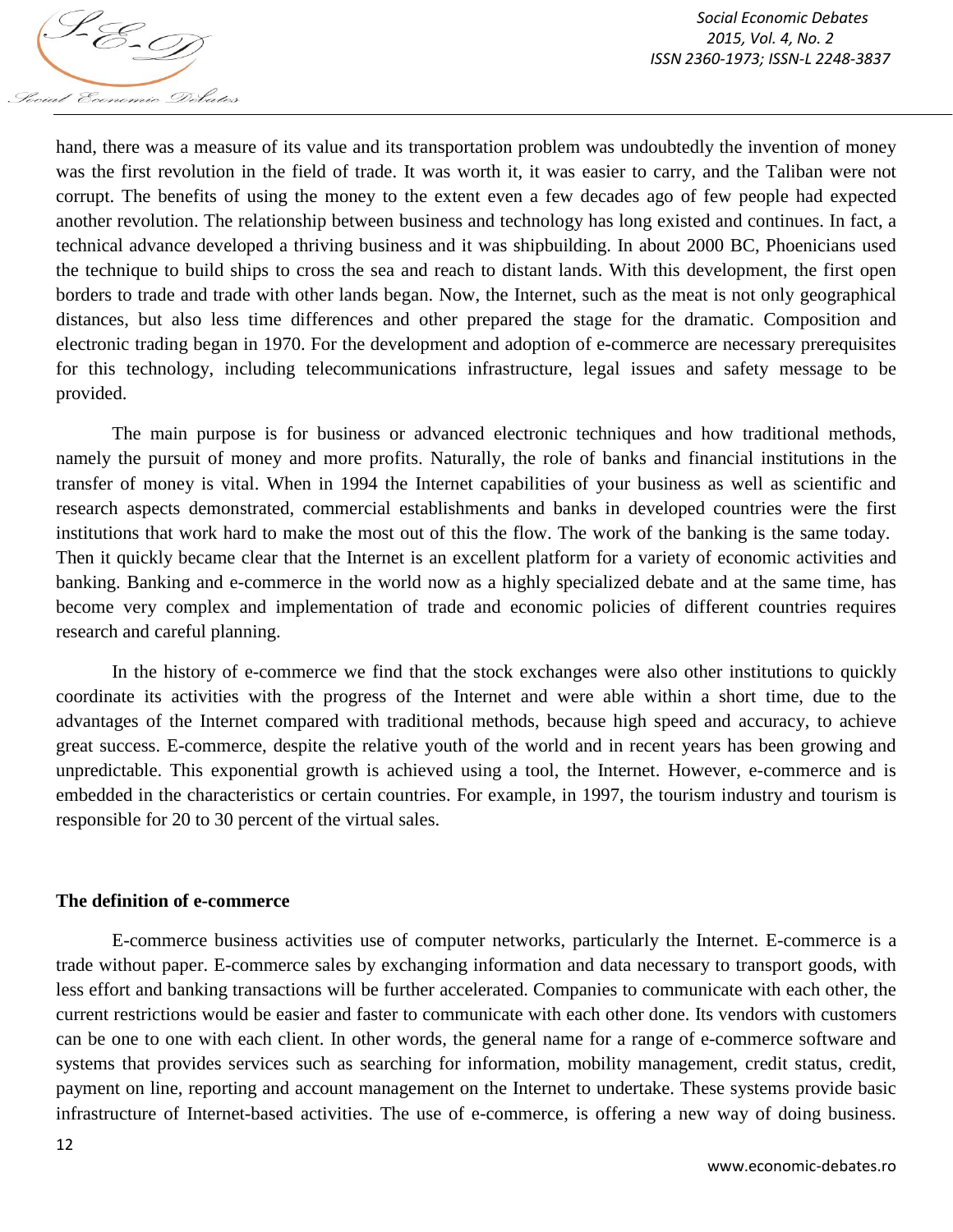

Through this method, traders are able to shape their products and services to all buyers in the world all the time and independent of geographical boundaries and nationalities present.

Many people have a unique e-commerce sales via the Internet know, but it's only a small part of ecommerce, and this is now swept a wide range of different aspects of business. Simply commercial and financial activity between the organizations and individuals included is the scope of e-commerce. Another method for e-commerce electronic exchange of information and electronic trade, which is a bridge between the business centers, has created. E-business with less volume of information that is not necessarily the same as ordinary people exchanged, deals. E-commerce at the beginning of its creation was nothing more than a simple notification and anybody could trade their products using web pages on the Internet ad. Another method for ecommerce electronic exchange of information and electronic trade, which is a bridge between the business centers, has created. E-business with less volume of information that is not necessarily the same as ordinary people exchanged, deals. E-commerce at the beginning of its creation was nothing more than a simple notification and anybody could trade their products using web pages on the Internet ad.

### **Research topic**

Report, and Jaworski (2003) with regard to the beginning and end of the exchange of four different types of ecommerce) company traded company),) customer transactions with companies ((exchange company with customers) and (customer transaction with the customer) in space cyber have identified.

In exchange client with an e-commerce company purchased electronically from suppliers, customers or intermediaries, and thus to satisfy the needs and demands of their own. In this type of e-commerce consumers often gather information or buy products and services such as books, music, computer software, air tickets, hotel reservation and etc. will pay.

Customers trust as a key factor and the key elements of the success of e-commerce B2C model is considered by many experts as the key to success in e-business in the development and deployment of secure and trusted process for the buyer to know.

Urban et al (2000) suggest that customer confidence is based on taking the decision to buy on the Internet.

Despite the importance of trust in e-commerce concept and its dimensions are somewhat unclear.

Paul Sutherland (2002) establishes the three dimensions that include personal trust, institutional trust and trust among personality, have determined. Trust personality as psychological personality characteristics that lead to customer confidence. Trust watchdog to customer confidence in e-commerce trust infrastructure required personal notes due in cyberspace. Despite the increasing use of the internet in e-commerce store and buying the things Vastqbal much less spread of the internet for people to buy products and services from institutions and organizations that may not have provided facilities manager application. Perhaps one of the biggest barriers of electronic commerce in the lack of trust of the people on the one hand Vnaashnayy institutions in this field is a reliable mechanism.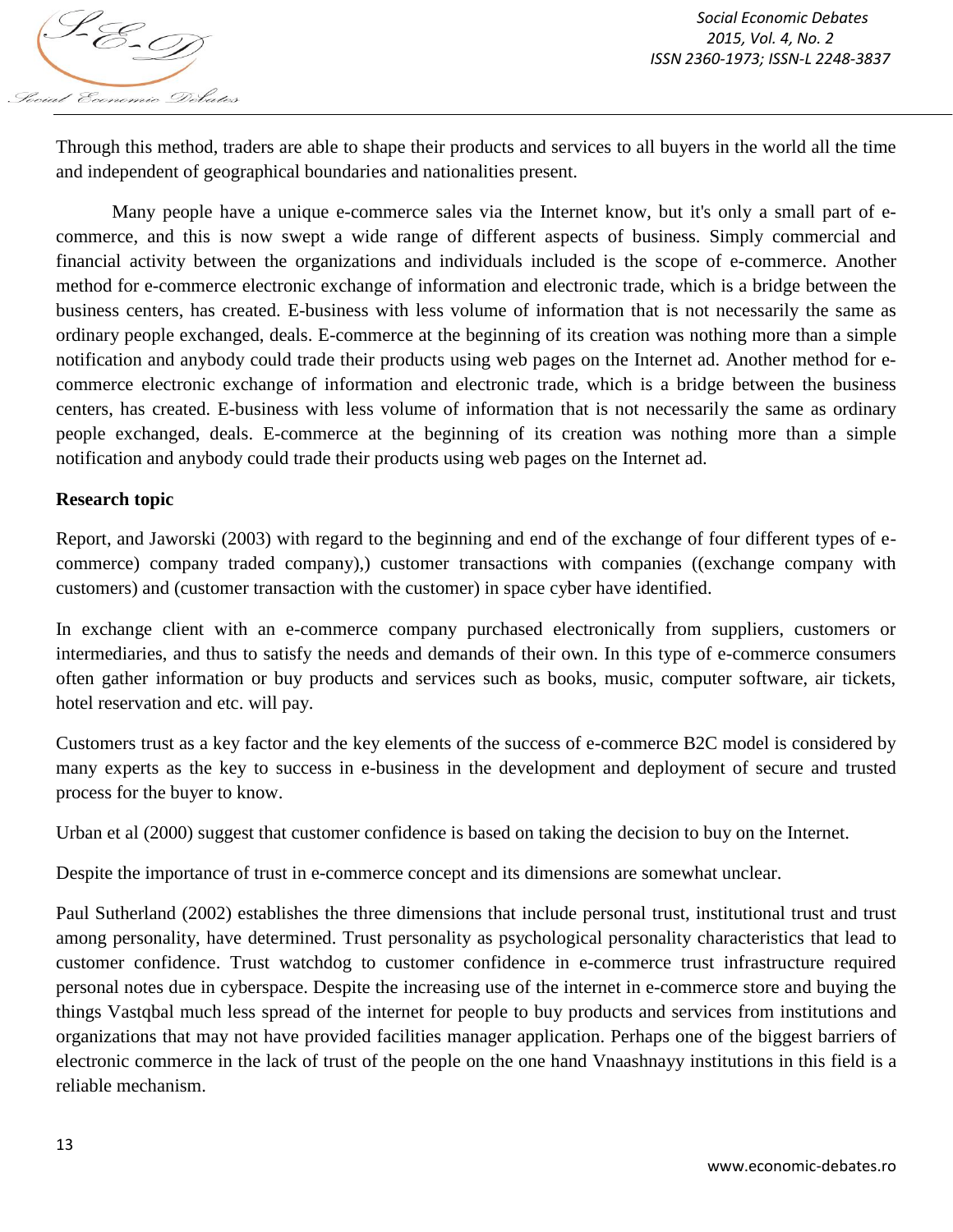

To say that trust is the most important cornerstone of e-commerce and e-business without any kind is doomed to failure. But really trust what it means? Trust is a multidimensional concept and it is difficult to define. The reason for this problem is partly related to our daily expressions and variables, such as reliability and trust, and trust is. Some believe that the behavior associated with Astatmad real trust with customers can be achieved through practical treatment. According to the behavior of other people trust them; they trust others feel that knowledge is an option. Many factors affect the development and maintenance of confidence that they can be important to system security, ease of use and perceived risk mentioned system. Without the security that the customer can rely on the business it purchased there in cyberspace. And certainly it will affect the system's ease of use for the customer is always complicated and confusing system was and is hated. Human nature was always looking for ease in doing it. This issue is important and not the hard way that if you have a great website with great functionality to your website is so simple that whatever the customer wants into Speed easily achieved. On the other hand we know that in spite of the risk is always there and never trust a hundred percent confidence there is the risk perception of the system will be one of the factors affecting the business. Analysis of data is a multistep process in which data is collected through the use of instruments in the sample (community) statistics is provided. In short, coded, classified and then processed in the context of the establishment of links between this analysis and data to be provided in order to test the hypothesis. In this process, the data from both the conceptual and empirical aspects are refined and various techniques of statistical inference and generalizations play an important role in their future. Scientific data analysis as the basis of any scientific research is the basis by which all research activities to achieve the results, controlled and directed.

### **Demographic analysis**

After giving a description of the figures and tables to better understand the nature of the society in which the research was conducted and to learn more about the variables, the analysis of statistical data, it is necessary to describe the data. The statistical description of data, a step towards recognition of the pattern is the basis for explaining the relationship between the variables used in the study.

Survey respondents in terms of gender

| gender | relative<br>frequency% | relative<br>frequency% | Valid percent |
|--------|------------------------|------------------------|---------------|
| Male   | 84                     | 70                     | 70            |
| Female | 36                     | 30                     | 30            |
| Total  | 120                    | 100                    | 100           |

Table 1: Educational level of the sample group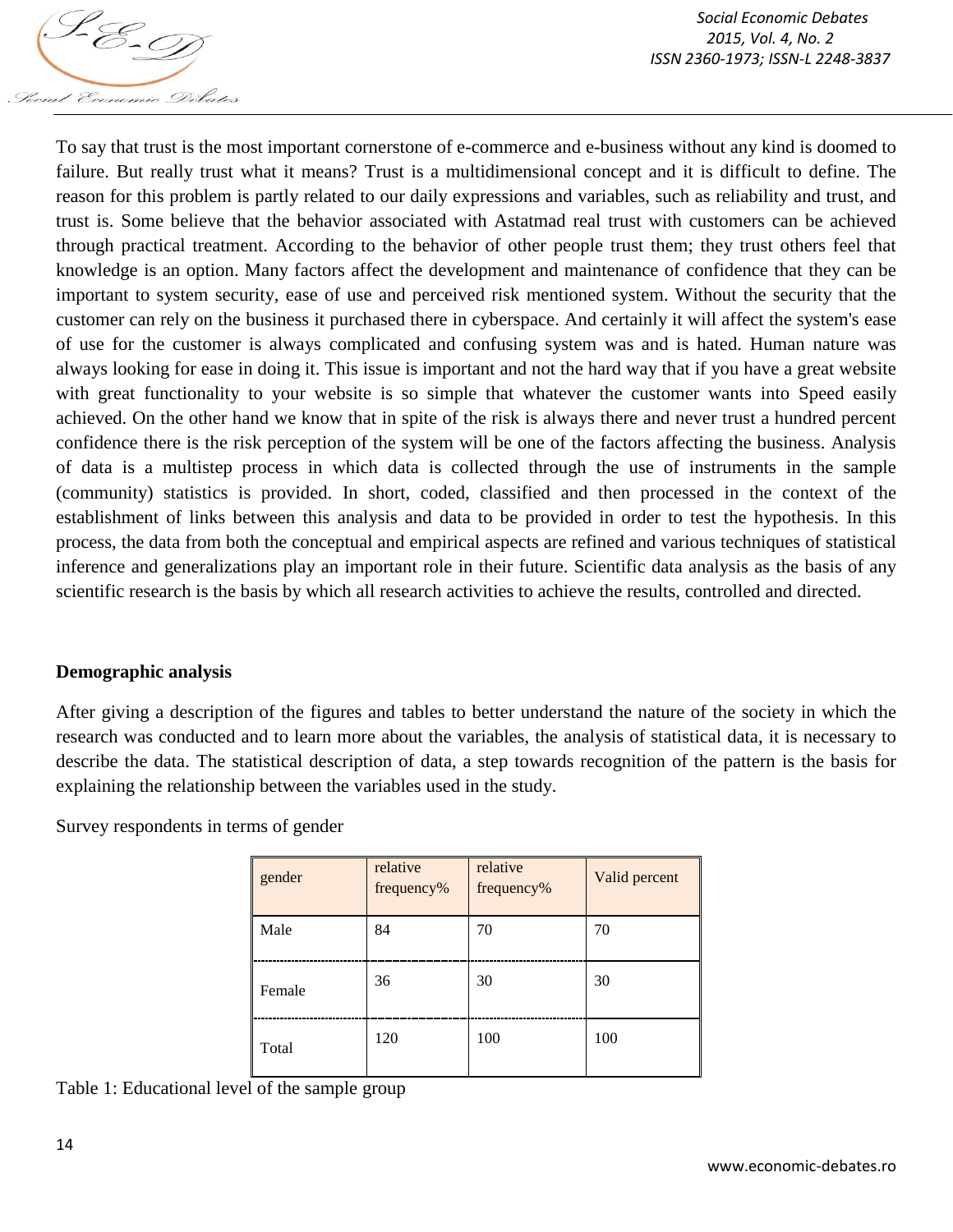

As can be seen, 70% of the study was male and 30% was female samples. The most common the sample are men.

### **Survey respondent's age**

| Age                        | relative<br>frequency | relative<br>frequency% | Valid percent | Percentage<br>of<br>Cumulative |
|----------------------------|-----------------------|------------------------|---------------|--------------------------------|
| Less than 30 years         | 42                    | 35                     | 35            | 35                             |
| Between 30 and 40<br>years | 37                    | 31                     | 31            | 66                             |
| Between 41 and 50<br>years | 19                    | 18                     | 18            | 84                             |
| Over 50 years              | 22                    | 16                     | 16            | 100                            |
| Total                      | 300                   | 100                    | 100           |                                |

Table 2: Survey respondent's age

As can be seen, 35% of respondents less than 30 years, 31% of respondents 30-40 years, 18% of respondents 41-50 and 16 percent of respondents have more than 50 years. The most common age range in this study, the range is less than 30 years.

## **Normality Test Data**

In order to determine the normal distribution of data, the Kolmogorov - Smirnov test was used. The null hypothesis in this case, we choose the normal data and 95 percent used the Kolmogorov-Smirnov test. The results of this analysis are presented in Table 3. As can be seen for all variables, significantly higher than 05/0 is the test that assumes normality of the data is confirmed. Another way is to look at the table and Kolmogorov-Smirnov Z value. If the value is smaller than +1.96 and larger than -1.96, with 95% confidence, we conclude there is no difference between the observed frequencies and expected. In other words, there is a normal distribution. Therefore, the normal proof, parametric tests seek interest.

H0: normal distribution of data (data come from normal society).

H1: not normal distribution of data (the data are not normal population).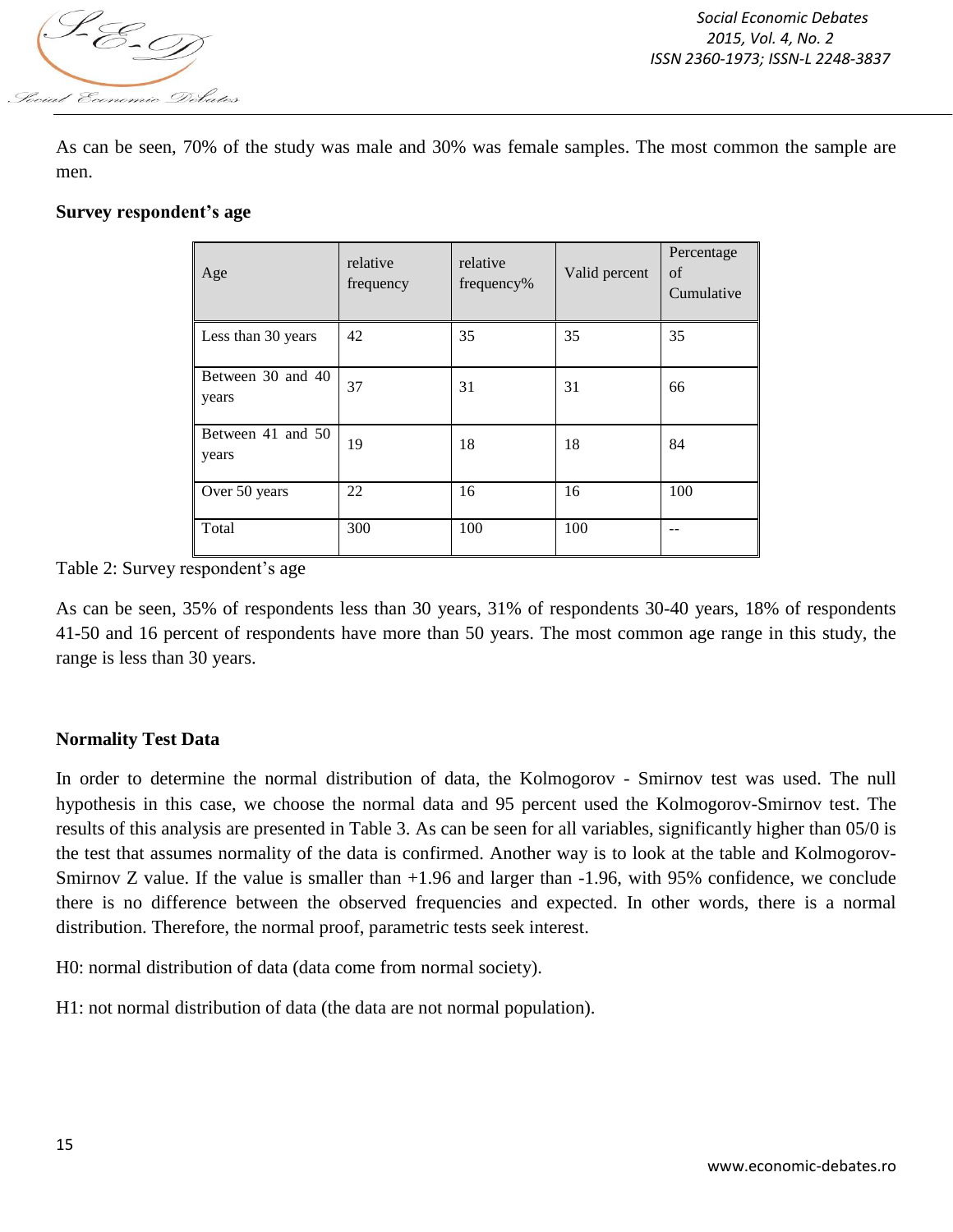

| Variable                     | P value | <b>Statistics Z</b> | <b>The</b><br>amount of<br>error | conclusion                |
|------------------------------|---------|---------------------|----------------------------------|---------------------------|
| Ease of use systems          | 0.938   | 0.992               | 0.05                             | $H_0$ Not be ruled<br>out |
| Loyalty                      | 0.279   | 0.804               | 0.05                             | $H_0$ Not be ruled<br>out |
| Perceived risk system        | 0.538   | 0.775               | 0.05                             | $H_0$ Not be ruled<br>out |
| <b>Customer Satisfaction</b> | 0.558   | 0.875               | 0.05                             | $H_0$ Not be ruled<br>out |

Table 3: Test data normality (Kolmogorov - Smirnov)

### **Considering the factors research**

To evaluate each of the components we use one-sample t-test.

One sample t test. The test is determined significant differences between the amounts of test is called a variable with a constant value is used. The most important thing in one-sample t-test, is select value test that should express the point. In this study, according to the intended range of responses, the test is considered the number 3. If the average response for each variable component is 3% more than the number of components it would be desirable, otherwise the test population, variables will be in good condition. H0 and H1 test the assumptions for the assessment of public opinion using the sample mean, by equation (1) expressed.

 $H_0: \mu X \leq \mu_0$  $H_1: \mu \times \mu \geq 0$ 

That is according to the listed  $\mu_0 = 3$ .

In this case, according to the index value p (P-Value) provided, will decide. If the amount is less than the test  $\alpha$ ) and the ends of the confidence interval "mean difference test value" is positive, H0 is rejected, otherwise there is no reason to reject H0 is. This study is intended to test the level of 0.05.

#### **Evaluate the ease of use of the system components**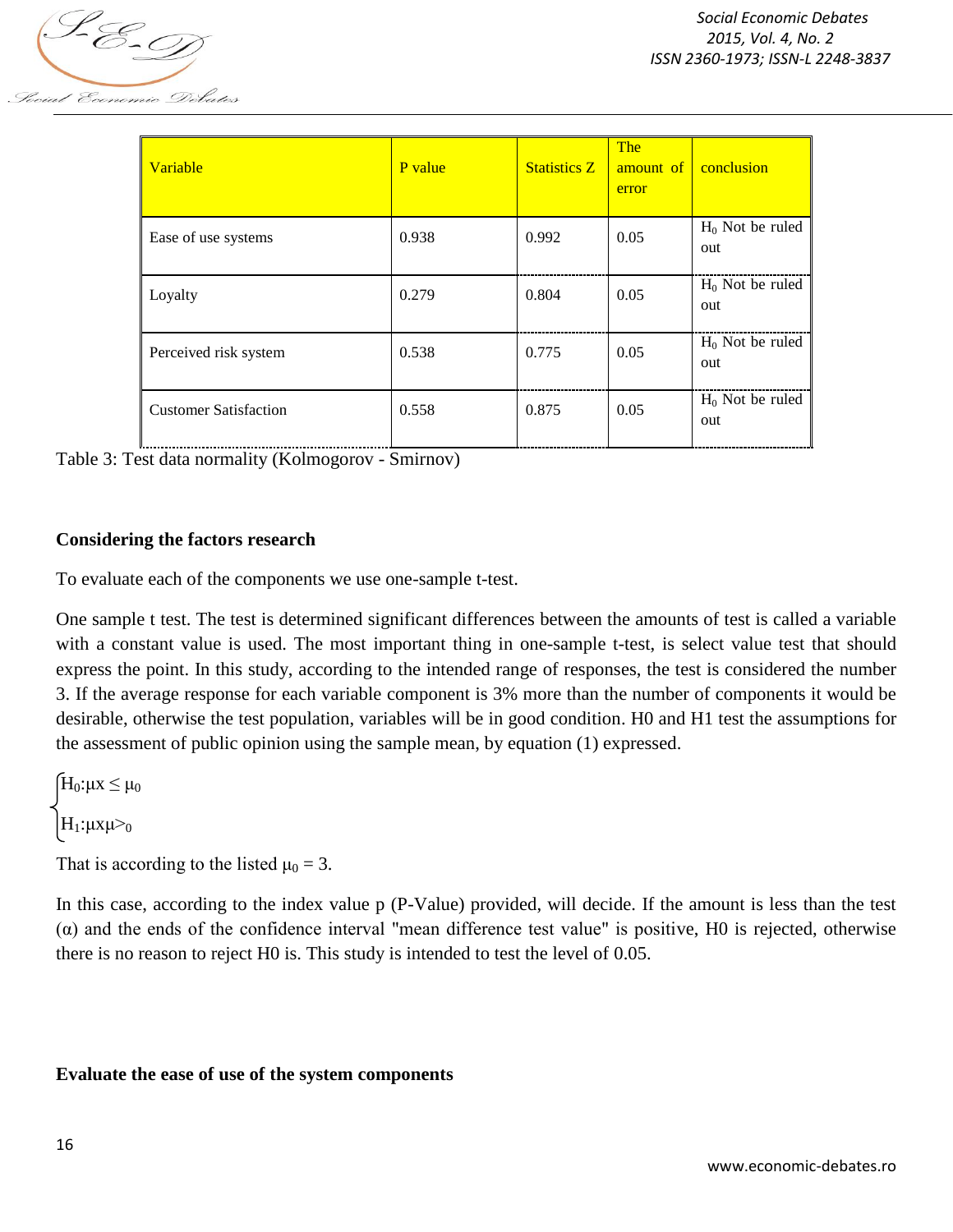

H0 and H1 test the assumptions for the assessment of public opinion using the sample mean, by equation (2) expressed:

| Number                                        | Mean                                                                        | <b>SD</b>                 |
|-----------------------------------------------|-----------------------------------------------------------------------------|---------------------------|
| 120                                           | 3.65                                                                        | 0.727                     |
| T-statistics                                  | Degree of freedom                                                           | The level of significance |
| 15.56                                         | 119                                                                         | < 0.0001                  |
| The mean difference and the<br>amount of test | 95% confidence interval for the difference between the mean<br>and the test |                           |
|                                               | Lower bound                                                                 | upper bound               |
| $+0.65$                                       | $+0.57$                                                                     | $+0.73$                   |

Table 4: T-test results to determine the average ease of use of the system components in the sample population

As shown in Table 4 between the sample and value test there is, according to the results table of contents, pvalue obtained, the smaller the error level  $\alpha$  = 0/05 It is also obtained bounds confidence interval for the difference between the community and value positive test, so H0 is based on the fact that the population mean is equal to or smaller than the number 3, at 5% is rejected. So we can say: the component system ease of use in society is desirable.

### **Evaluation of customer loyalty component**

| Number                      | Mean                                                        | <b>SD</b>                 |
|-----------------------------|-------------------------------------------------------------|---------------------------|
| 120                         | 3.46                                                        | 0.712                     |
| T-statistics                | Degree of freedom                                           | The level of significance |
| 11.62                       | 119                                                         | < 0.0001                  |
| The mean difference and the | 95% confidence interval for the difference between the mean |                           |
| amount of test              | and the test                                                |                           |
|                             | Lower bound                                                 | upper bound               |
| $+0.46$                     | $+0.52$                                                     | $+0.68$                   |

Table 5: T-test results to determine the components of customer loyalty average in the sample population

As shown in Table 5 between the sample and the test there is, according to the results table of contents, p- value obtained, the smaller the error level  $\alpha$  = 0.05 It is also obtained bounds confidence interval for the difference between the community and the positive test, so H0 is based on the fact that the population mean is equal to or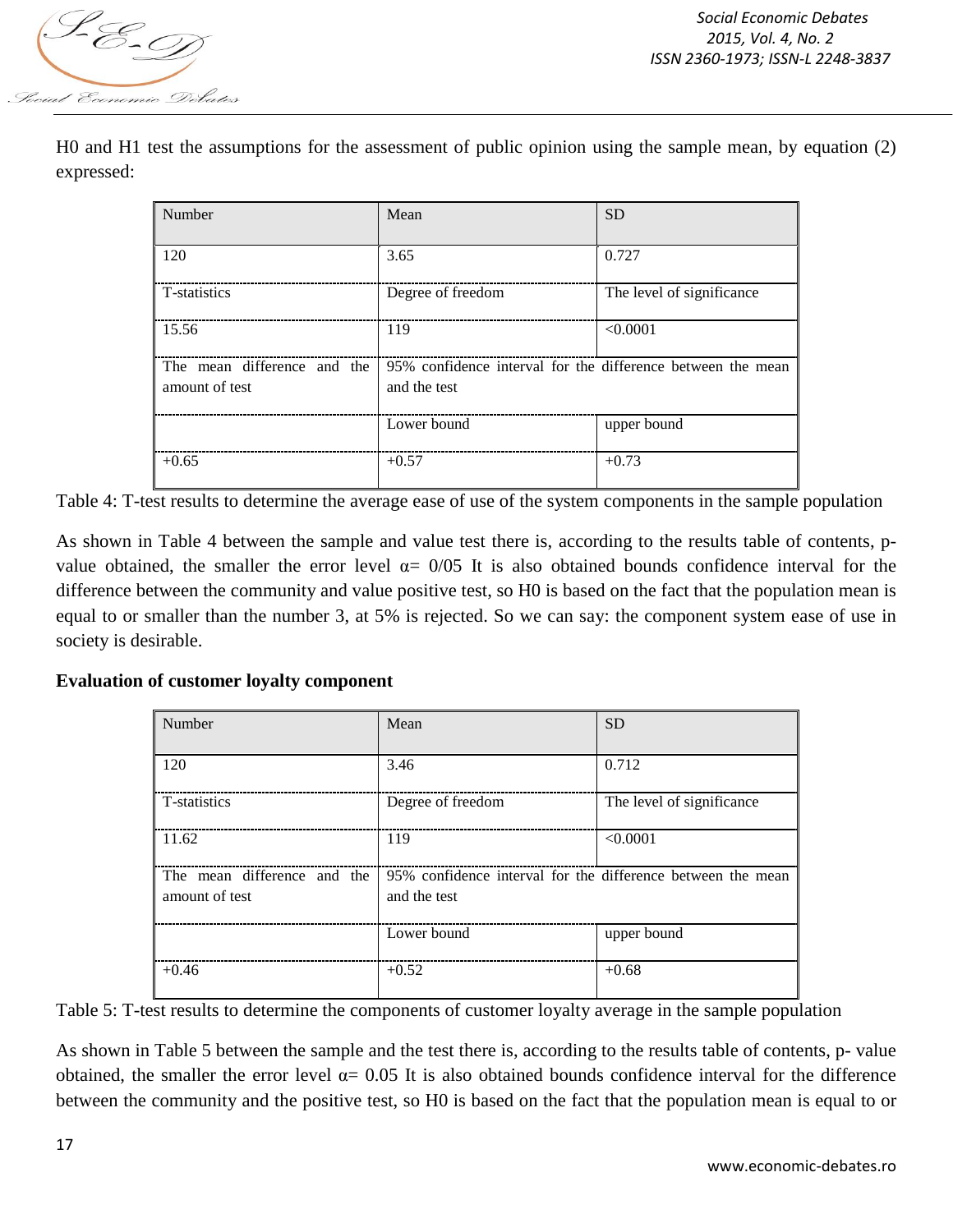

smaller than the number 3, at 5% is rejected. So we can say: components of customer loyalty in the society are desirable.

### **Evaluation of perceived risk of the system**

| Number                                        | Mean                                                                        | <b>SD</b>                 |
|-----------------------------------------------|-----------------------------------------------------------------------------|---------------------------|
| 120                                           | 2.48                                                                        | 1.36                      |
| T-statistics                                  | Degree of freedom                                                           | The level of significance |
| $-6.573$                                      | 119                                                                         | < 0.0001                  |
| The mean difference and the<br>amount of test | 95% confidence interval for the difference between the mean<br>and the test |                           |
|                                               | Lower bound                                                                 | upper bound               |
| $-0.516$                                      | $-0.67$                                                                     | $-0.36$                   |

Table 6: T-test results to determine the mean component of customer satisfaction in the study

As shown in Table 4-9 between the sample and value test there is, according to the results table of contents, pvalue obtained, the smaller the error level  $\alpha$  = 0/05 It is also obtained bounds confidence interval for the difference between society and value test is negative, then H0 is based on the fact that the population mean is equal to or smaller than the number 3, at 5% level is confirmed. So we can say: components of customer satisfaction in the society are not desirable.

### **Evaluation of system security components**

| Number                  | Mean                                               | <b>SD</b>                          |
|-------------------------|----------------------------------------------------|------------------------------------|
| 120                     | 2.34                                               | 0.727                              |
| T-statistics            | Degree of freedom                                  | The<br>level<br>of<br>significance |
| $-5.38$                 | 119                                                | < 0.0001                           |
| The mean difference and | 95% confidence interval for the difference between |                                    |
| the amount of test      | the mean and the test                              |                                    |
|                         | Lower bound                                        | upper bound                        |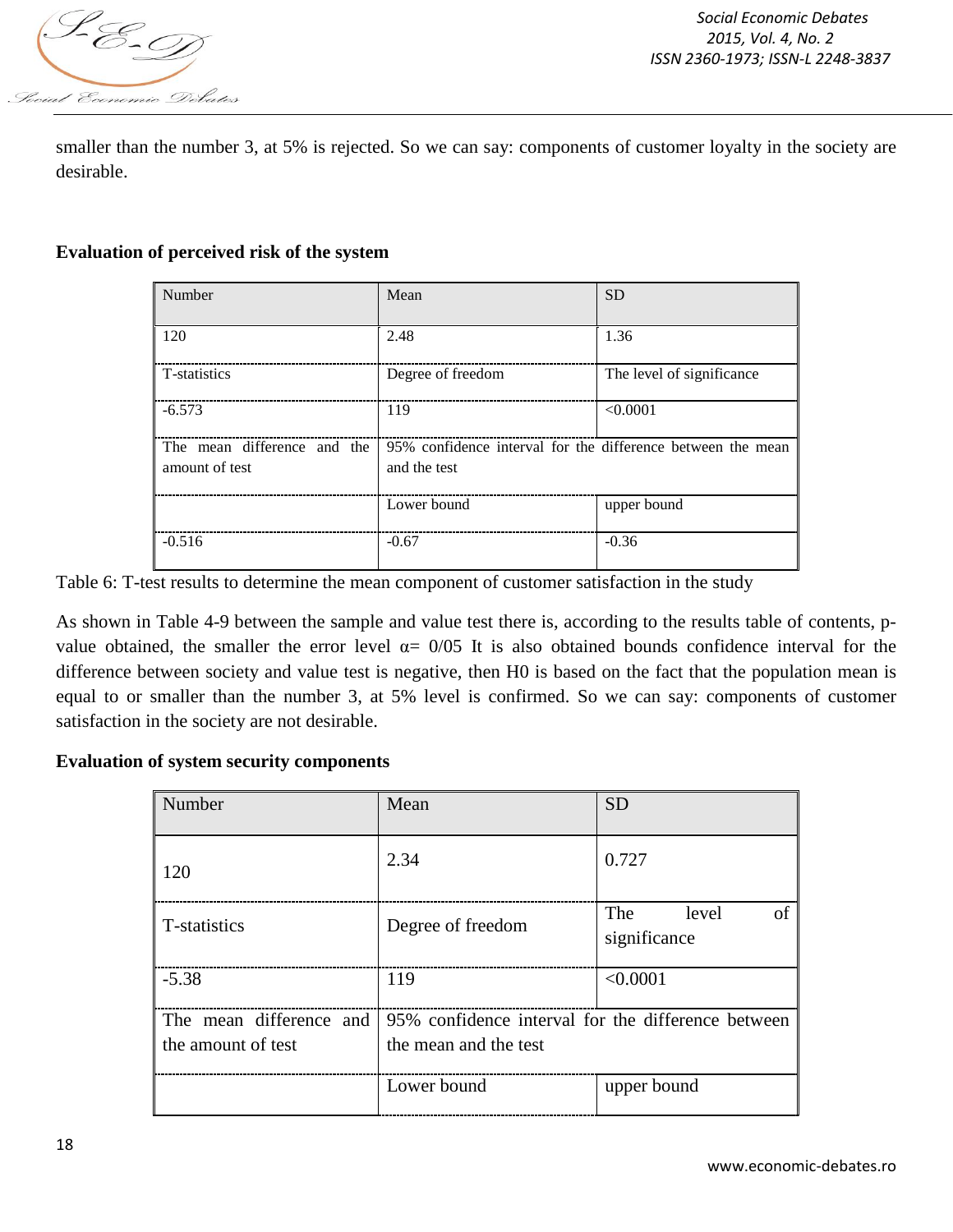

| - | - 1 | $\overline{\phantom{0}}$ |
|---|-----|--------------------------|
|   |     |                          |

Table 7: T-test results to determine the average system security components in the sample population

As shown in Table 7 between the sample and value test there is, according to the results table of contents, pvalue obtained, the smaller the error level  $\alpha$  = 0.05 It is also obtained bounds confidence interval for the difference between society and value test is negative, then H0 is based on the fact that the population mean is equal to or smaller than the number 3, at 5% level is confirmed. So we can say: the components of the system security are not desirable.

#### **Evaluate the components of consumer confidence in e-commerce**

| Number                                        | Mean                                                                        | <b>SD</b>                 |
|-----------------------------------------------|-----------------------------------------------------------------------------|---------------------------|
| 120                                           | 2.54                                                                        | 1.35                      |
| T-statistics                                  | Degree of freedom                                                           | The level of significance |
| $-5.97$                                       | 119                                                                         | < 0.0001                  |
| The mean difference and the<br>amount of test | 95% confidence interval for the difference between the mean<br>and the test |                           |
|                                               | Lower bound                                                                 | upper bound               |
| $-0.46$                                       | $-0.62$                                                                     | $-0.31$                   |

Table 8: T-test results to determine the average consumer trust in e-commerce in the sample population survey

As shown in Table 8 between the test sample and there, according to the results table of contents, p- value obtained is smaller than the level of  $\alpha$  = 0.05 It is also a confidence interval obtained bounds for the difference between society and the test is negative, then H0 is based on the fact that the population mean is equal to or smaller than the number 3, at 5% level is confirmed. So it can be said: customer trust in e-commerce in the community is not desirable.

#### **Study of the diagrams research and analysis of results**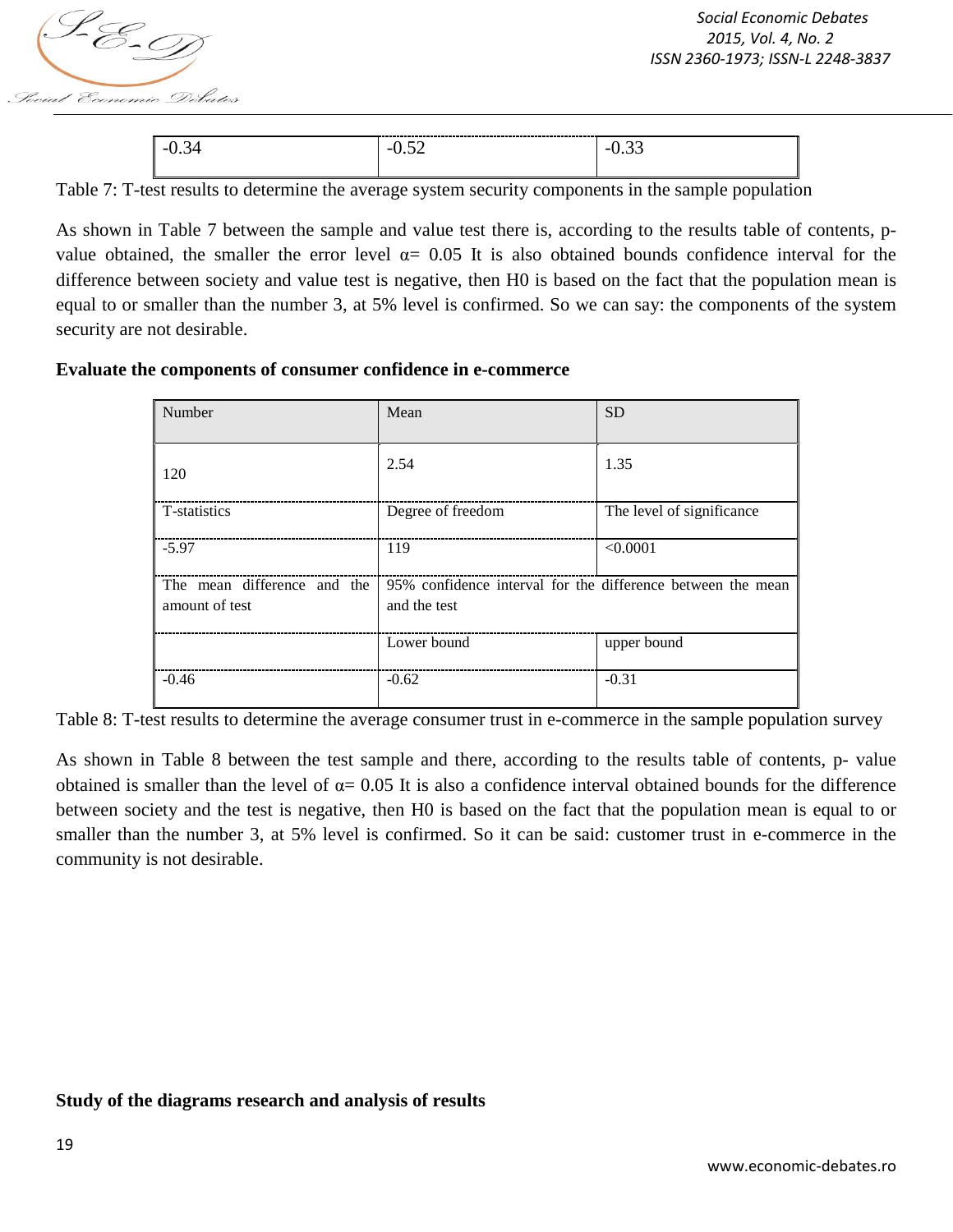

In inferential statistics to prove or disprove hypotheses and finding the special relationship between the variables of the following tests were used: confirmatory factor analysis (CFA) structural equation modeling (SEM)

Since the study and analysis and multivariate time instead of studying the two variables (each time an independent variable with the dependent variable considered), methods for their particular needs, one of the strongest and most appropriate methods of analysis social and behavioral sciences. In order to test the hypotheses of structural equation modeling (SEM) was used. One of the new concepts in structural equation discussions between latent (hidden) variables are obvious. The latent variables (LVs) are the variable that is not directly measurable and qualitative kind. Also, due to the immeasurable hidden variables to solve this problem as a significant change in the structural equation variables (MVs) or defined indicators that are easily measurable. Another point that the latent variables are divided into two types: external and internal. The first divided into two categories: structural models (internal (and measurement (outer) were divided. Or internal structural models of relations between latent or hidden form these relationships are actually derived through literature and theoretical support. For each of the latent variables in the model of an external structure should be defined. These models, in fact, the relationship between latent and manifest variables held the parameters in it. Interesting point is that every one of their models by measuring the theoretical framework and existing theories are constructed. The scientists believe that if they do not have theoretical models of measurement support, structural model vague and there is the possibility of experimental study theories.

Table 1 and Table 2 reform the model in estimating the standardized coefficients and explain the basic model and standard coefficient estimates show that reforms in the state:

- 1. The variable system security, ease of use and perceived risk exogenous system (independent), respectively.
- 2. The variables of customer confidence in e-commerce, released satisfaction, customer loyalty and brand equity are endogenous.

The chart numbers or factor divided into two categories:

1. The first category as the equations of the relationship between latent variables (oval) and apparent variables (rectangles), respectively. The equations so called factor loadings.

2. The second groups of structural equations that are hidden and hidden relationships between variables are used to test the hypothesis, called coefficients.

All the factor loadings less than 0.5 should be excluded from the model and model regardless of these indicators and the estimated correction.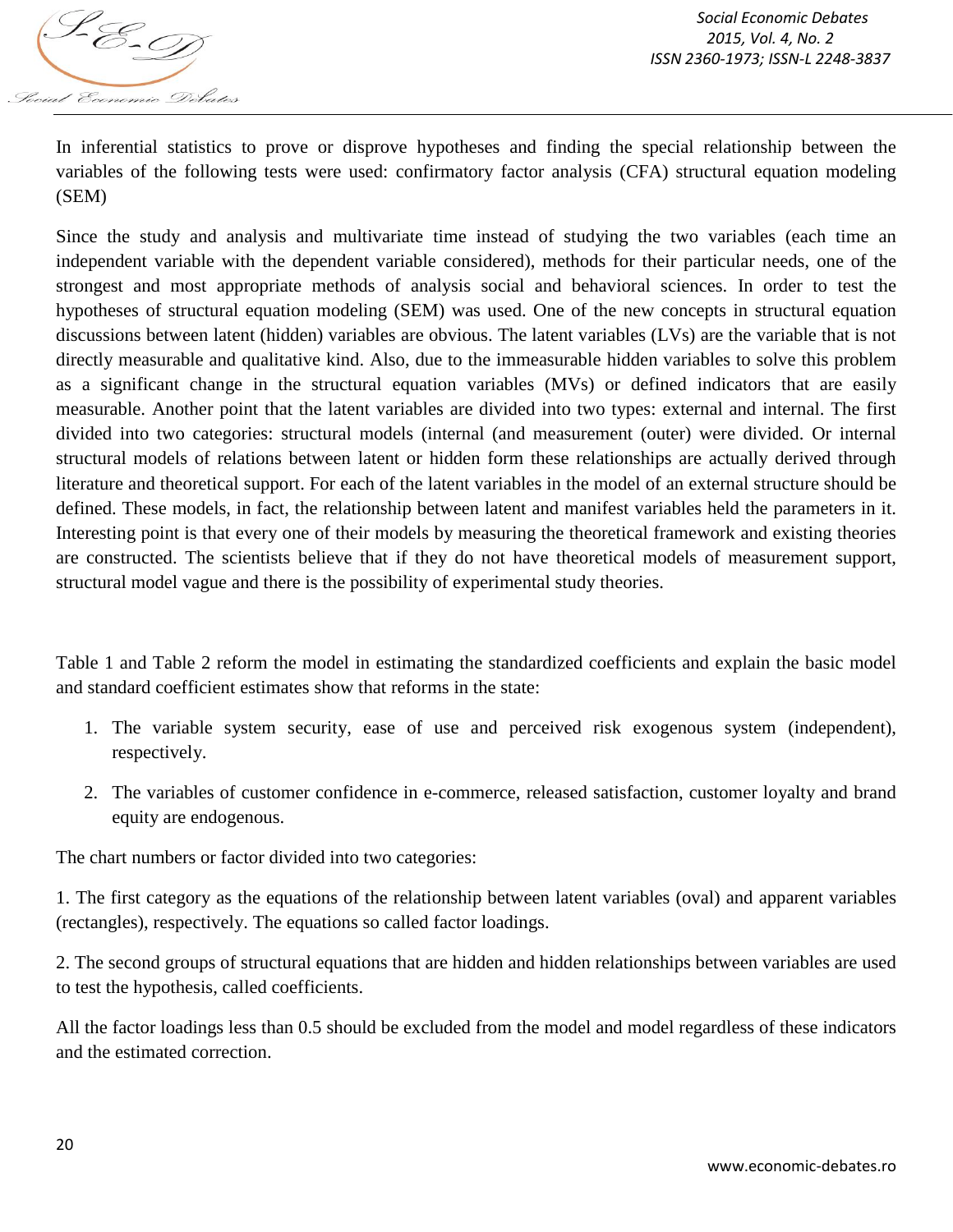

Load factor indexes of 17, 3, 8 and 9 to less than 0.5 is customer satisfaction, these indicators are not valid and are excluded from the model. The remaining parameters in the model were necessary because the load factor improved reliability they have more than 0.5 (Table 2).

Table 3 confirmatory factor analyses and structural equation model in significant absolute value coefficients (tvalue) shows the virtually all measurement equations and structural equation model using statistic t, the test. According to this model, the path coefficients are significant at the 95% confidence level.

To analyze the structure of the questionnaire and importance of the discovery of the structure of factor loadings were used. All loadings validity of the remaining indicators were necessary because the factor loadings were greater than 0.5

## **Test the hypotheses**

| Effects  | theories                                                                 | Beta  | t-value | The coefficient<br>determination)<br>$R^2$ | The results of<br>hypothesis | The<br>direction<br>of<br>relationship |
|----------|--------------------------------------------------------------------------|-------|---------|--------------------------------------------|------------------------------|----------------------------------------|
| Direct   | Perceived risk System -> customer<br>confidence in e-commerce            | 0.066 | 1.577   |                                            | Reject                       | Meaningless                            |
|          | Ease of use of the system -> customer<br>confidence in e-commerce        | 0.173 | 7.806   | 0.229                                      | Confirmed                    | Direct                                 |
|          | Security System -> customer confidence<br>in e-commerce                  | 0.374 | 2.286   |                                            | Confirmed                    | Direct                                 |
|          | Customer confidence in e-commerce -><br>Equity                           | 0.455 | 8.748   | 0.308                                      | Confirmed                    | Direct                                 |
|          | Customer confidence in e-commerce -><br>customer satisfaction            | 0.463 | 16.236  | 0.214                                      | Confirmed                    | Direct                                 |
|          | Customer confidence in e-commerce -><br>customer loyalty                 | 0.528 | 17.803  | 0.493                                      | Confirmed                    | Direct                                 |
|          | satisfaction<br>Customer<br>$\rightarrow$<br>customer<br>loyalty         | 0.279 | 7.162   |                                            | Confirmed                    | Direct                                 |
| Indirect | Security System -> customer confidence<br>in e-commerce -> Equity        | 0.062 | 2.197   | Indirect effects                           | Confirmed                    | Direct                                 |
|          | Security System -> confidence in e-<br>commerce customers<br>-> customer | 0.052 | 2.174   |                                            | Confirmed                    | Direct                                 |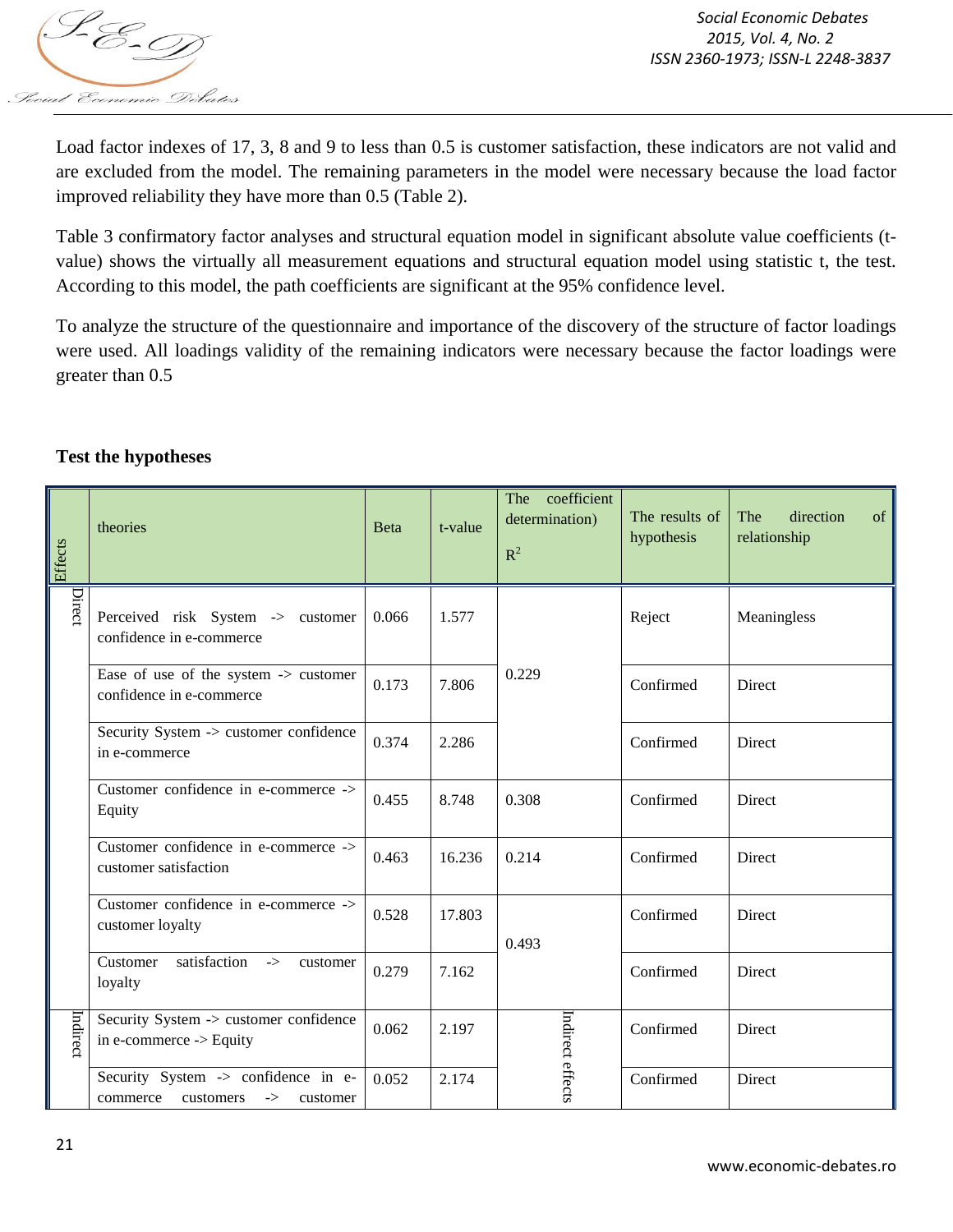S-E-T *Locial Economic Debates* 

| satisfaction                                                                                                   |                |           |               |           |               |
|----------------------------------------------------------------------------------------------------------------|----------------|-----------|---------------|-----------|---------------|
| Security System -> customer confidence<br>in e-commerce -> customer loyalty                                    | 0.074<br>2.201 | Confirmed | Direct        |           |               |
| satisfaction -><br>Customer<br>customer<br>0.038<br>2.370<br>loyalty> Equity                                   |                | Confirmed | <b>Direct</b> |           |               |
| Perceived risk System -> customer<br>confidence in e-commerce -> Equity                                        | 0.036          | 1.434     |               | Reject    | Meaningless   |
| Perceived risk System -> confidence in<br>e-commerce customers -> customer<br>satisfaction                     | 0.031          | 1.415     |               | Reject    | Meaningless   |
| Perceived risk System -> customer<br>confidence in e-commerce -> customer<br>loyalty                           | 0.043          | 1.424     |               | Reject    | Meaningless   |
| Ease of use of the system -> customer<br>confidence in e-commerce -> Equity                                    | 0.204          | 6.774     |               | Confirmed | Direct        |
| Ease of use of the system -> confidence<br>in e-commerce customers -> customer<br>satisfaction                 | 0.173          | 6.462     |               | Confirmed | <b>Direct</b> |
| Ease of use of the system $\rightarrow$ customer<br>confidence in e-commerce $\rightarrow$ customer<br>loyalty | 0.245          | 7.324     |               | Confirmed | <b>Direct</b> |

Table 9: Results of structural equation modeling for examine the relationship between variables.

*|t|>1.96 Significant at P<0.05, |t|>2.58 Significant at P<0.01*

Hypothesis 1: Security system affects customer confidence in e-commerce.

H\_0: Security system had no significant effect on customer confidence in e-commerce.

H\_1: Security system has a significant impact on customer confidence in e-commerce.

### **Results and conclusion**

Table 9 shows that the calculated effect on customer confidence in e-commerce system security is equal to 0.374. Due to the fact that value t-statistic is outside the critical range (greater than 1.96), the 0.95 claim likely to happen based on the "security of customer confidence in e-commerce has a significant effect" is confirmed. With regard to the positive beta coefficient can be said that the security of customer confidence in e-commerce direct and positive effect.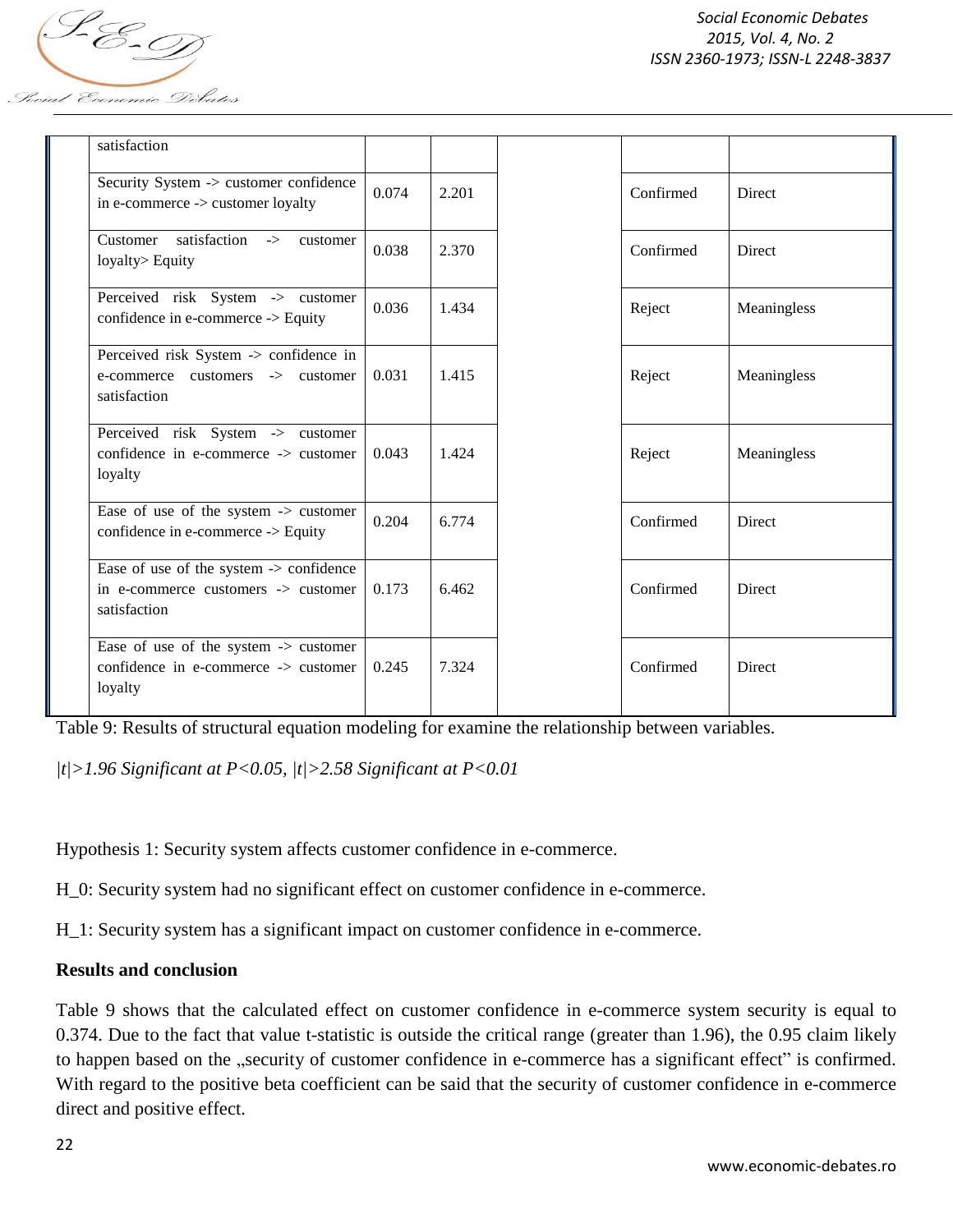

Hypothesis 2: ease of use, customer confidence in e-commerce system is effective.

H\_0: ease of use had no significant effect on customer confidence in e-commerce. H\_1: ease of use has a significant impact on customer confidence in e-commerce.

Table 9 shows that the effect is calculated on the ease of use of customer confidence in e-commerce are equal to 0.173. Due to the fact that amount of t-statistic is outside the critical range (greater than 96.1), the 0.95 claim likely to happen based on the "ease of use of consumer confidence in e-commerce has a significant effect. Has been approved with regard to the positive beta coefficient can be said that the ease of use of consumer confidence in e-commerce direct and positive effect.

Hypothesis 3: The perceived risk of customer confidence in e-commerce system is effective. H\_0: perceived risk of customer confidence in e-commerce system does not have a significant impact. H\_1: perceived risk system has a significant impact on customer confidence in e-commerce.

Results Table 9 shows that the effect of perceived risk is calculated on customer confidence in e-commerce system is equal to 0.066. Due to the fact that amount of t-statistic is in the critical period (between -1.96 to +1.96) likely to 0.95 researcher's claim that "consumer confidence in e-commerce system", the effect of perceived risk significant will be rejected.

The coefficient of determination for variable customer confidence in e-commerce is 0.229 against all three variables, so the system security, ease of use, and the risk of the overall administrative system able 22.9% of the variability in customer confidence in e-commerce explain. According to the index of the ease of use of the system can be said of the other two variables (regardless of sign of the coefficient, the greater beta). And share business risk is less than other systems.

Hypothesis 4: customer trust in e-commerce impact on customer satisfaction. H0: customer trust in e-commerce does not have a significant impact on customer satisfaction. H1: customer trust in e-commerce has a significant impact on customer satisfaction.

The Table 9 shows that the effect is calculated on customer satisfaction customer confidence in e-commerce are equal to 0.463. Due to the fact that amount of t-statistic is outside the critical range (greater than 1.96), the researcher's likely to 0.95 claims that "consumer confidence in e-commerce" has a significant impact on customer satisfaction is confirmed. With regard to the positive beta coefficient can be said that consumer confidence in e-commerce impact on customer satisfaction Introduction The purpose of this study, the role of administrative risk in e-commerce is on Atmadmshtryan is noteworthy Khtjart a term used to trade through information systems, communication is used. Although e-commerce for a long time and significant life pass but the important role in our daily lives has been undertaken so that it is not easy to avoid. One of the simplest and most efficient role in the daily lives of Internet users, e-commerce, buying and selling goods and exchange relevant funds through smart cards.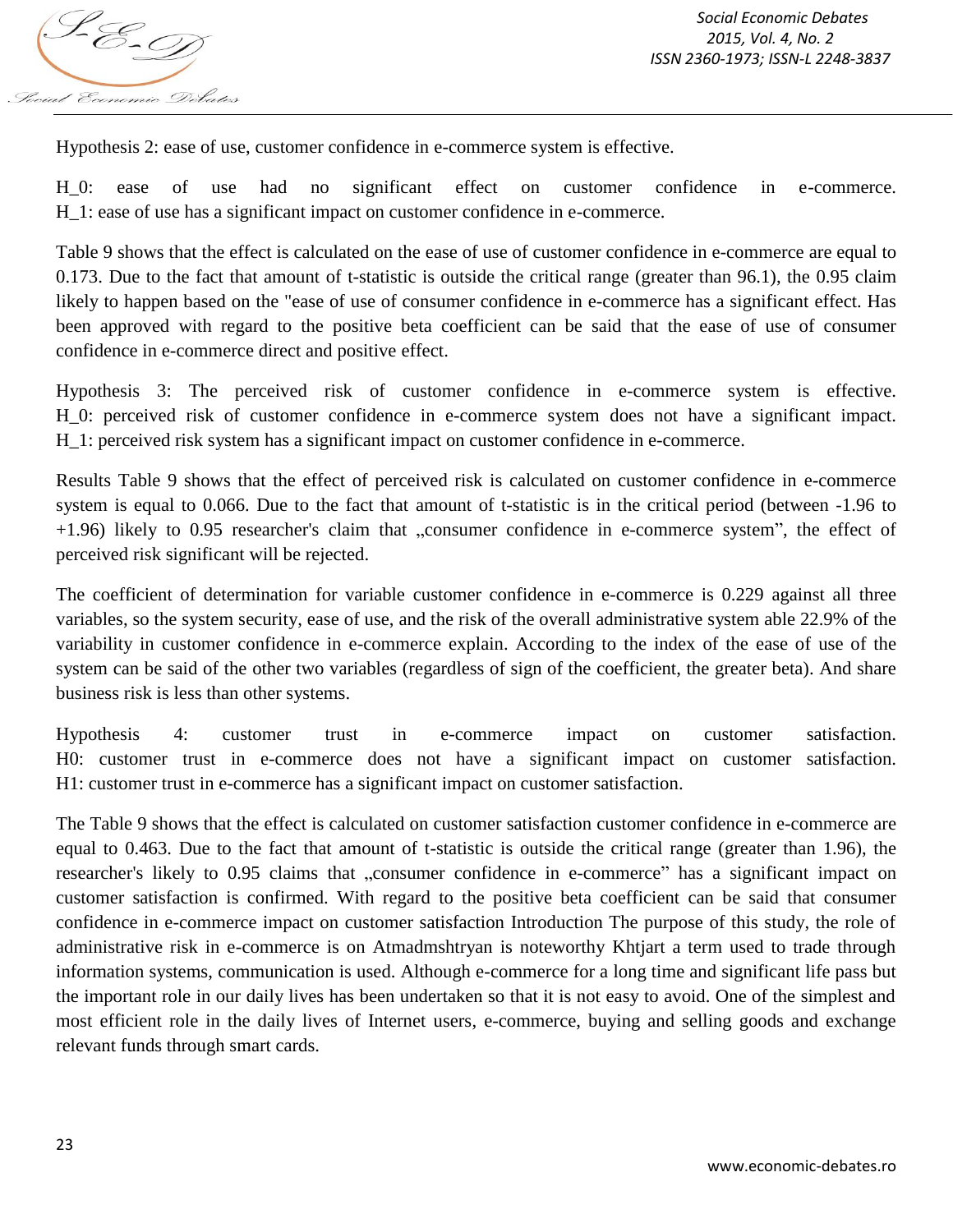S-E-T Social Economic Debates

*Social Economic Debates 2015, Vol. 4, No. 2 ISSN 2360-1973; ISSN-L 2248-3837*

### **Bibliography**

Allen.E, Fjermestad.  $J(\uparrow \cdot \cdot)$  " Ecommerce Marketing Strategies: an Integrated Framework and Case Analysis" Logistics Information Management, vol ١٤, no ١/٢, PP ١٤-٢٣.

Ang, L., Dubelaar, C., & Lee, B.-C.  $(1 \cdot \cdot \cdot)^n$  To trust or not to trust? A model of internet trust from the customer s point of view " In Proceedings of the  $\frac{1 \text{ th}}{1 \text{ t}}$  Bled Electronic Commerce Conference pp.  $\frac{1 \text{ ft}}{1 \text{ t}}$ , Bled, Slovenia.

Bailey, T.  $(Y \cdot Y)$ . "On trust and philosophy. The philosophy of trust" Available at: http://www.open<sup>\\*</sup>.net/trust/on\_trust/on\_trust<sup>1</sup>.htm

Chaffey .D  $(1 \cdot \cdot 7)$ "E- Business and E- commerce Management" prentice –Hall, London, P°. Cheskin Research and Studio Archetype/Sapient. (1999)" Ecommerce trust study" Available AT:http://www.cheskin.com/p/ar.asp?mlid¼٧&arid¼٤٠&art¼. Cheskin research ,(٢٠٠٠) "trust in the wired Americas"available at :www.cheskin.com.

Corbitt .Brian J, Thanasankit. Theerasak, Han Yi, $(1 \cdot \cdot \cdot)^n$  T rust and e-commerce:

*a study of consumer perceptions*" Electronic Commerce Research and

Applications, Vol  $\gamma$ , pp  $\gamma$ ,  $\gamma$ – $\gamma$ 

Dan J. Kima, YongI. Songb, S.B. Braynovc, H.R. Raod,( $\mathbf{v} \cdot \mathbf{v}$ )" *A multidimensional trust formation model in Bto-C e-commerce: a conceptual framework and content analyses of academia/practitioner perspectives*" Decision support systems,(Article in press).

Dan .s, Dan .s( $1 \cdot \cdot \cdot$ ) "Strategic Internet Marketing" John Wiley & Sons, New Jersey, pp $11 \cdot$ 

Dan .s, Dan .s( $(1 \cdot \cdot)$ ) " Strategic Internet Marketing" John Wiley & Sons, New Jersey, pp  $111 - 116$ 

Dayal, S., Landesberg, H., Zeisser, M., "(1999)" *How to build trust online*" Marketing Management, Fall,pp  $72 - 79$ .

Dirks, K. T., & Ferrin, D. L. (١٠٠١)" *Trust in leadership: Meta-analytic findings and implications for research and practice*" Journal of Applied Psychology,

VOL AV.NO *i*.PP  $111-171$ .

Doney, P. M., & Canon, J. P. (*1994)*" *An examination of the nature of trust in buyer–seller relationships*" Journal of Marketing, VOL ٦١, NO ٢, PP ٣٥-٥١.

Egger, F.N.(١٠٠٢)"*From interactions to transactions: designing the trust experience for B*١*C electronic commerce*" PhD thesis , Eindhoven university of technology.

Gefen, D. (*1.11*)" *Reflections on the Dimensions of Trust and Trustworthiness among Online Consumers*" ACM Special Interest Group on Management Information Systems, vol ٣٣,no٣, pp٢٨-٥٣.

G.L. Urban, F. Sultan, W.J. Qualls,  $(1 \cdots)$  " *Placing trust at the center of your Internet strategy*" Sloan Management Review, Vol  $\mathfrak{t}^{\dagger}$ , No  $\mathfrak{h}$ , pp  $\mathfrak{r}^{\dagger}$  =  $\mathfrak{t}^{\dagger}$ .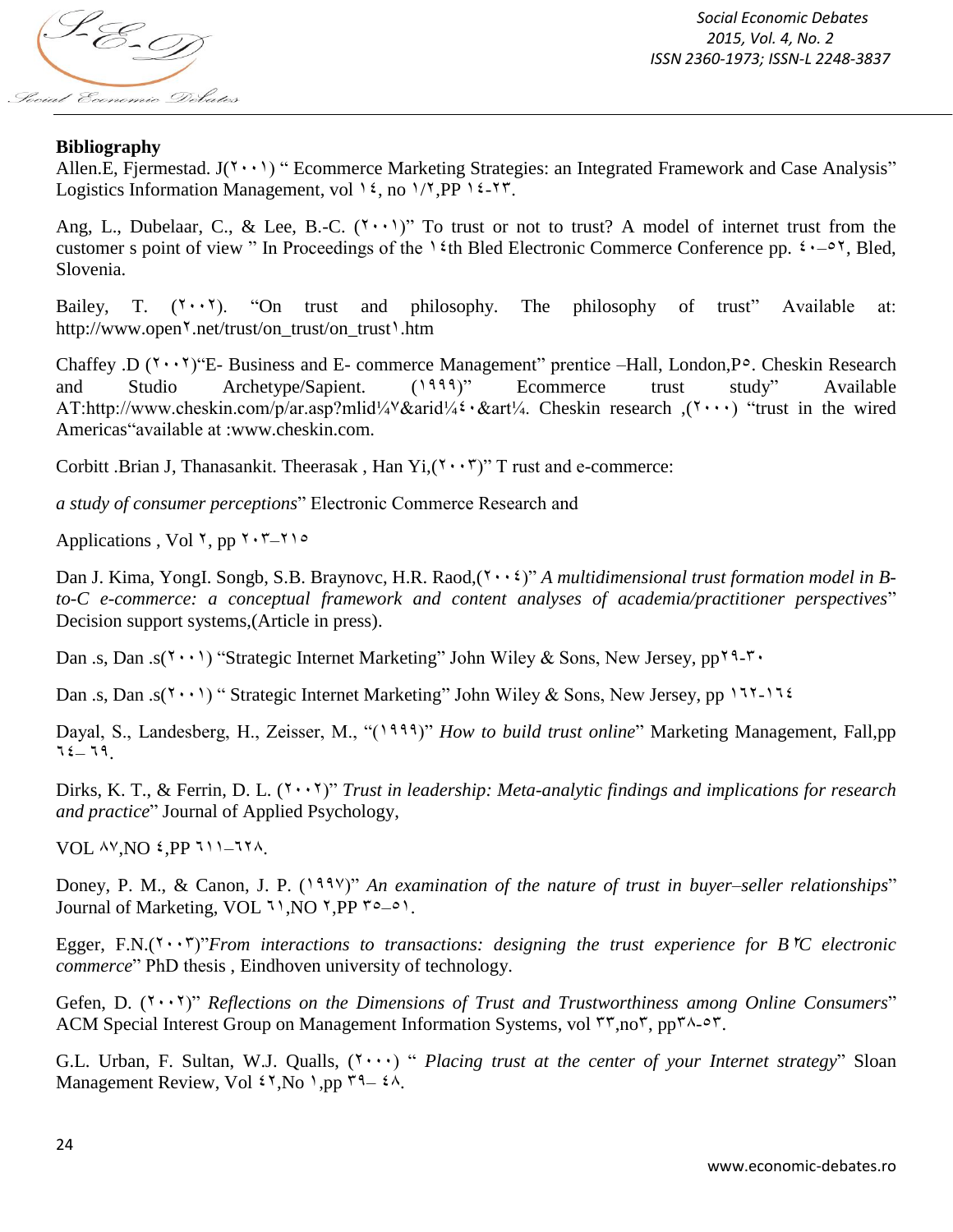

Gollmann,D  $S(1 \cdot \cdot 1)^n$  *why trust is bad for security* ", lecture to the new Zealand information security forum, Available at: www.nzisf.org.nf

Grabner, Kraeeter, S. (*1.11)*" *The role of consumers\_trust in online-shopping*" Journal of Business Ethics, NO  $\mathsf{r}\mathsf{q}$ ,  $\mathsf{pp}$   $\mathsf{r}\mathsf{r}\mathsf{-o}\mathsf{q}$ .

Hemphill, T. A. (١٠٠١)" *Electronic commerce and consumer privacy: Establishing online trust in the US digital economy*" Business and Society Review, VOL 1. Y, NO 1, PP 111-171.

Hiratsu. $Y(1 \cdot \cdot \cdot)$  " Electronic Commerce: Trend and Future "Oki Technical Review 147, vol 17, Sepetember.

Hoffman .D.L, Novak.T.P. (1997) "A New Marketing Paradigm for Electronic Commerce", The Information Society, Vol  $15$ , pp $55-05$ .

Hoffman.D.L, Novaek.T, chartterjee.P (٢١١٤) " *Commercial Scenarios for the*

*Web: Opportunities and Challenges*", Journal of Computer – Mediated Commerce vol  $\cdot$ ,No<sup>r</sup>.

Hoffman, D.L., Novak, T.P., Peralta, M.<sup>(1999)</sup>" *Building consumer trust online*" Communications of the ACM ,Vol<sup> $\zeta$ </sup>, No  $\zeta$ ,pp  $\lambda - \lambda$ °.

Jarvenpaa, S.L., Leidner, D.E. (٢١١١)" *Communication and trust in global virtual teams*" Organization Science,  $Vol \cdot No 7$ ,  $ppV31 - A10$ .

Kalyanam. K, McIntyre. s(<sup>1</sup> · · <sup>1</sup>) "*The E-marketing Mix: A Contribution of the Etailing* 

*Wars*", Journal of Academy of Marketing Science, vol **٢٠, No ٤, pp ٤**٨٧- ٤٩٩.

Kiang. M, $Y(Y \cdot Y)$  " *A framework for Analyzing the potential benefits of Internet Marketing*" Journal of Electronic commerce research, vol  $\gamma$ , No  $\epsilon$ , pp  $\gamma$ 

Klein, Quelch.J.A (1995) " *The Internet and International Marketing*" Sloan Management Review, vol<sup>TV</sup>, No  $\mathbf{r}$ , pp  $\mathbf{1} \cdot \mathbf{1}$ 

Kotler.F ( $(1 \cdot \cdot \cdot)$  "Marketing Management" prentice –Hall, London,  $p^{\dagger}$ ?.

Kosiure ,D (٢١١٧) " *understanding electronic commerce*" Microsoft press, Washington

Kumar, N. (٢١١٥)" *The power of trust in manufacturer–retailer relationships*" Harvard Business Review, NO  $V_{\epsilon}$ .PP  $V_{-1} \cdot V_{-1}$ 

Lee, M., & Turban, E. (<sup>1</sup>··<sup>1</sup>)" *A Trust Model for Consumer Internet Shopping*" International Journal of Electronic Commerce, VOL 7, NO 1, PP  $\vee$  - 11.

Marcella, A. J. (1999)" *Establishing trust in vertical markets*" Altamonte Springs, FL: The Institute of Internal Auditors.

Mayer, R. C., Davis, J. H., & Schoorman, F. C. (٢١١٤)" *An integrative model of organizational trust*" Academy of Management Review, VOL ٢٠, NO ٣,PP ٧٠٩-٧٣٤. ١٣٢